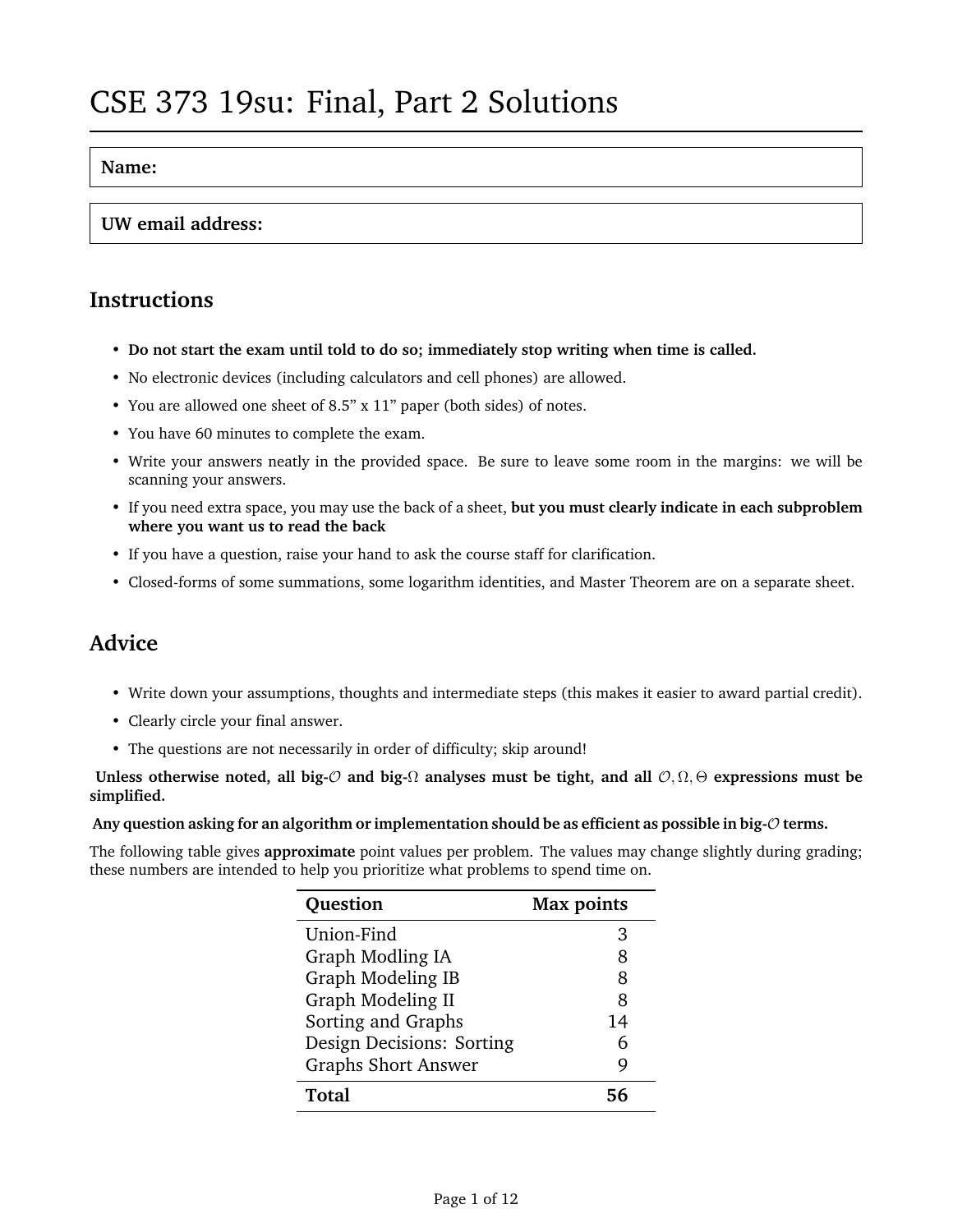### **1. Union-Find**

Below is an initial state of a disjoint-sets data structure (using the implementation from Project 4). Draw the final state of the data structure after all of the following commands have been executed. Use both the union-by-rank and path compression optimizations. If a union call could choose either old root for the new root, select the smaller number to be the new root.



The initial ranks of the trees, from left to right, are 2, 2, 1, 0, 0.

Execute the following commands:

 $union(4,2)$ union(11,12) union(1,11) union(12,5)

Draw the final data structure here. Remember to show the rank(s) of the final tree(s).

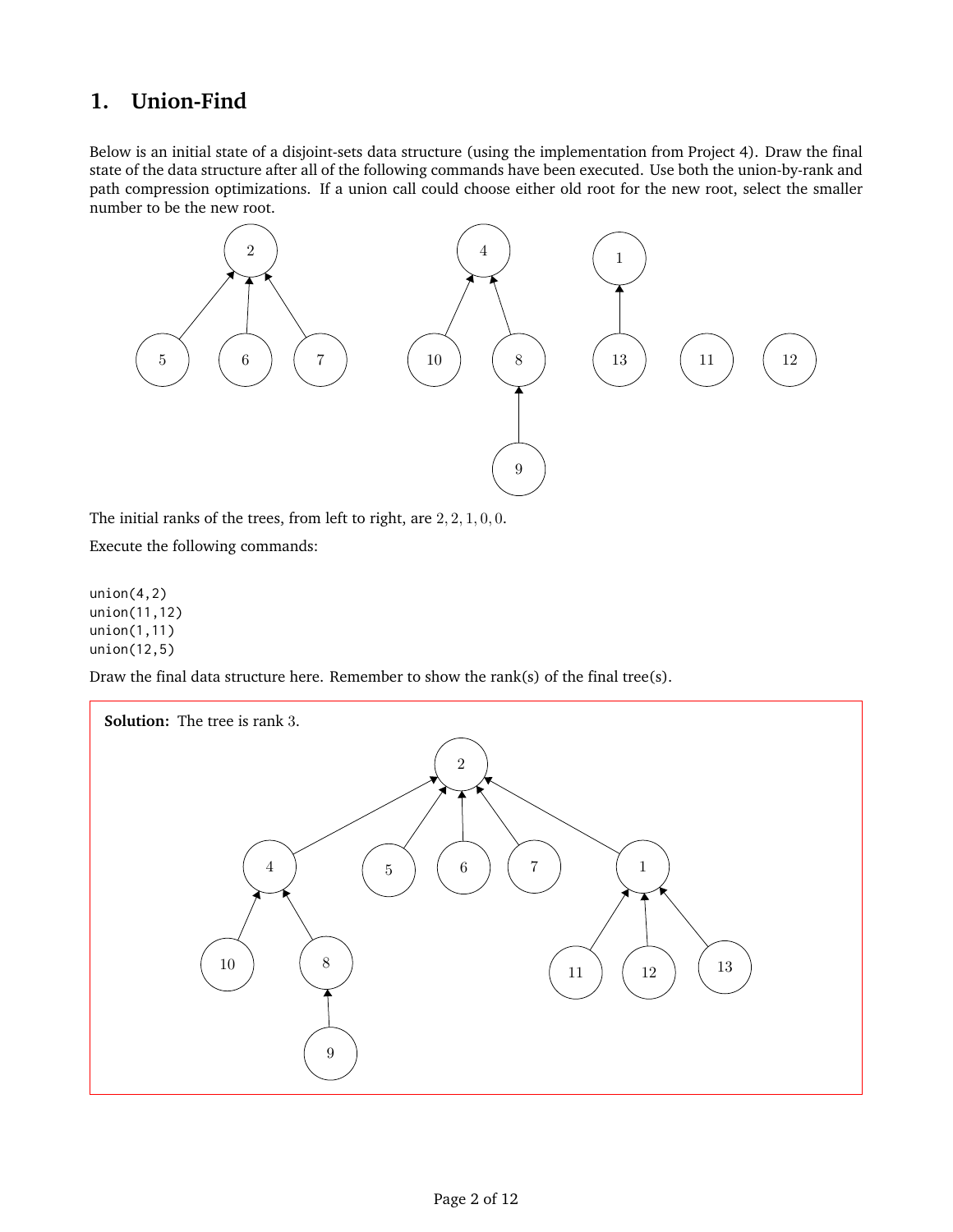# **2. Graph Modeling I**

#### **2.1. IA: A first pass**

After finishing your final, you decide to celebrate with a trip downtown; unfortunately your U-PASS has expired so the only way to travel is with LemonBikes. Every LemonBike has a battery-powered motor which will make biking easier for 500 feet. But after 500 feet, the battery dies and the motor cuts out.

With the LemonBike app, you can see the location of every LemonBike available (they are all fully-charged). Your goal is to get downtown, by only biking **on bikes whose motors are still running** (you are too exhausted to walk or bike without battery-assistance). Also, **you want to use as few bikes as possible on your trip**, because LemonBikes charge per unlocking (and not distance or time). You will leave from your apartment (there is, conveniently, a LemonBike right outside).

- (a) Explain how you would model this scenario as a graph. Answer the following questions in bullet points or short sentences.
	- (i) What do your vertices represent? If you store extra information in each vertex, what is it?

**Solution:** We have one vertex for each bike (or the position of each bike). And one extra vertex for our destination downtown.

(ii) What do your edges represent (your answer may be a real-world object, or an abstract description of what edges will exist)? If you store extra information in each edge, what is it?

**Solution:** There is an edge between two vertices if they are within 500 feet (i.e. if you can get from one bike to the other on battery power. An edge between  $(u, v)$  exists if it is possible to reach v from  $u$  with a powered bike.

(iii) Is your graph directed? Briefly explain (1 sentence).

**Solution:** No. If we can bike from node  $u$  to node  $v$ , then the reverse is also true.

(iv) Is your graph weighted? If so what are the weights? Briefly explain (1 sentence).

**Solution:** No. We don't care about how far apart two bikes are, as long as we can get from one to the other on battery. We only care about the number of bikes (i.e. edges) used.

(b) Call the vertex for your apartment s and your desired destination downtown t. Describe an algorithm to run to plan your trip downtown. You may use any algorithm from class (just tell us what the inputs are). If you wish to modify an algorithm from class, you may—briefly describe your changes in English (not pseudocode).

**Solution:** Run BFS-Shortest-Paths from s, with destination t. We can trace back through predecessors to find the path itself. (Note that Dijksra's also produces the correct answer, but will be slower.)

(c) What is the tight, simplified big- $\mathcal O$  for the worst-case running time of your algorithm (if your graph has n vertices and  $m$  edges)?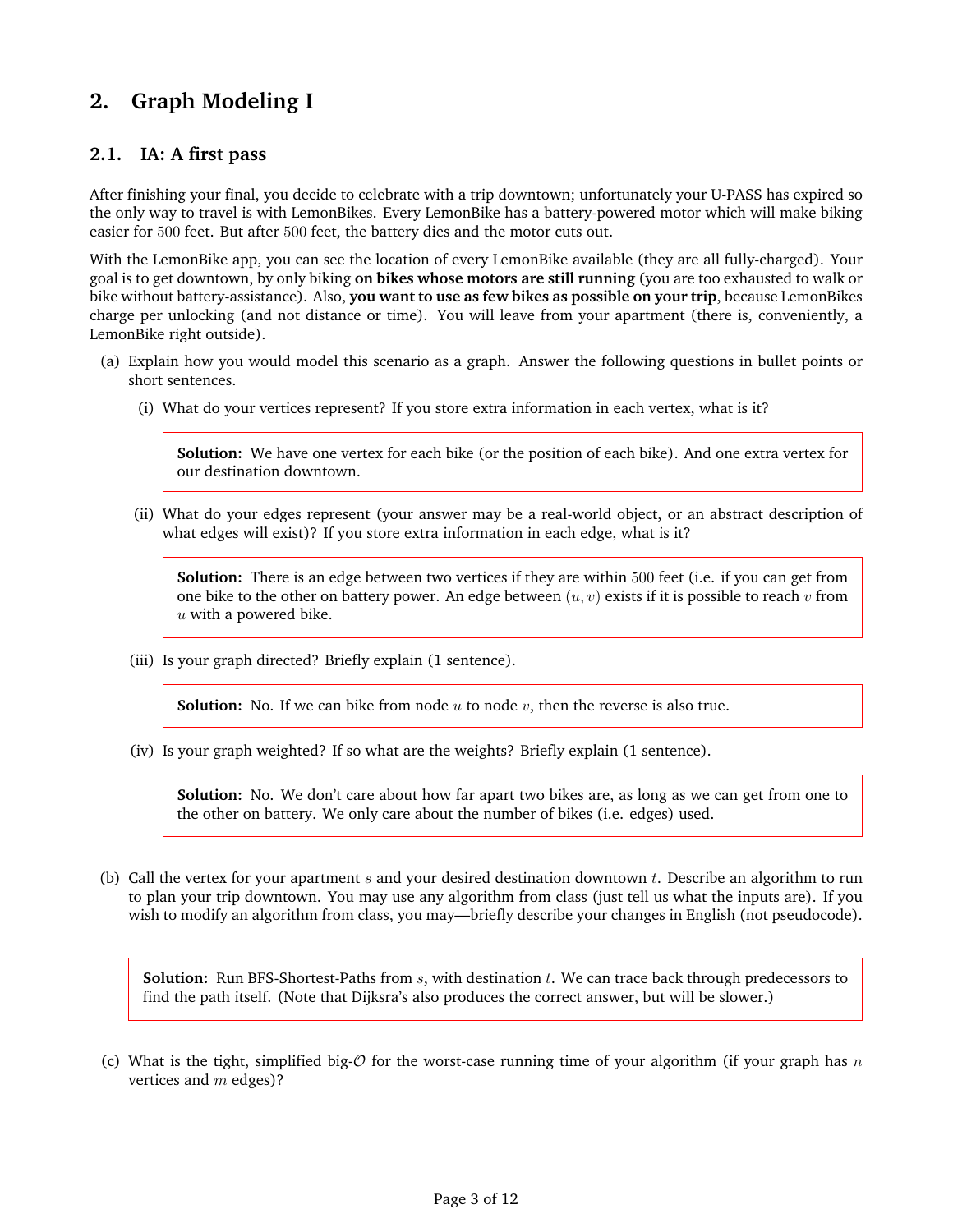**Solution:**  $\mathcal{O}(m + n)$ .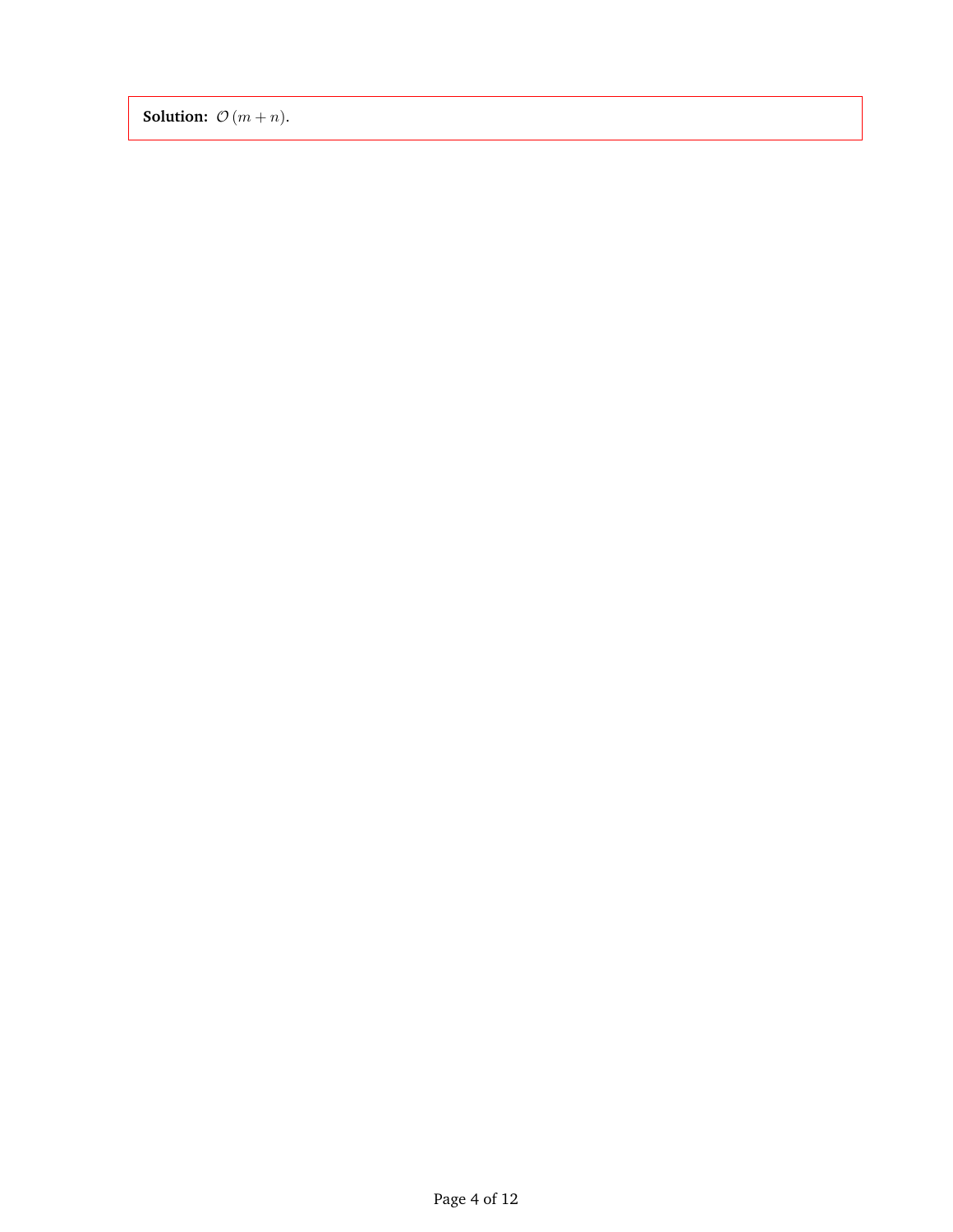### **2.2. IB: A better plan**

Oh no! You run your algorithm and realize you can't make it downtown on only powered bikes. You decide you'll have to just use unpowered bikes part of the way. You want to plan a trip downtown, which minimizes the **number of feet** you have to ride on bikes **after their batteries have run out**. Note: you no longer care about minimizing the number of bikes you use.

- (a) Explain how you would model this scenario as a graph. Answer the following questions in bullet points or short sentences.
	- (i) What do your vertices represent? If you store extra information in each vertex, what is it?

**Solution:** The position of each bike, plus one extra node for downtown.

(ii) What do your edges represent (your answer may be a real-world object, or an abstract description of what edges will exist)? If you store extra information in each edge, what is it?

**Solution:** There is an edge between every pair of vertices. Because all the positions are reachable via unpowered ride.

(iii) Is your graph directed? Briefly explain (1 sentence).

**Solution:** No. The weight of  $(u, v)$  and  $(v, u)$  are the same.

(iv) Is your graph weighted? If so what are the weights? Briefly explain (1 sentence).

**Solution:** Yes. It represents the distance we travel without battery-assistance. To be precise, each edge has a weight which is 0 if the distance between them is smaller than 500 feet, or the distance between the two vertices minus 500 otherwise.

(b) Call the vertex for your apartment  $s$  and your desired destination downtown  $t$ . Describe an algorithm to run to plan your trip downtown. You may use any algorithm from class (just tell us what the inputs are). If you wish to modify an algorithm from class, you may—briefly describe your changes in English (not pseudocode).

**Solution:** Run Dijkstra algorithm to find the shortest path between  $s$  and  $t$ . We can trace back through predecessors to find the path itself.

(c) What is the tight, simplified big- $O$  for the worst-case running time of your algorithm (if your graph has n vertices and  $m$  edges)?

**Solution:**  $\mathcal{O}((m+n)\log n)$ .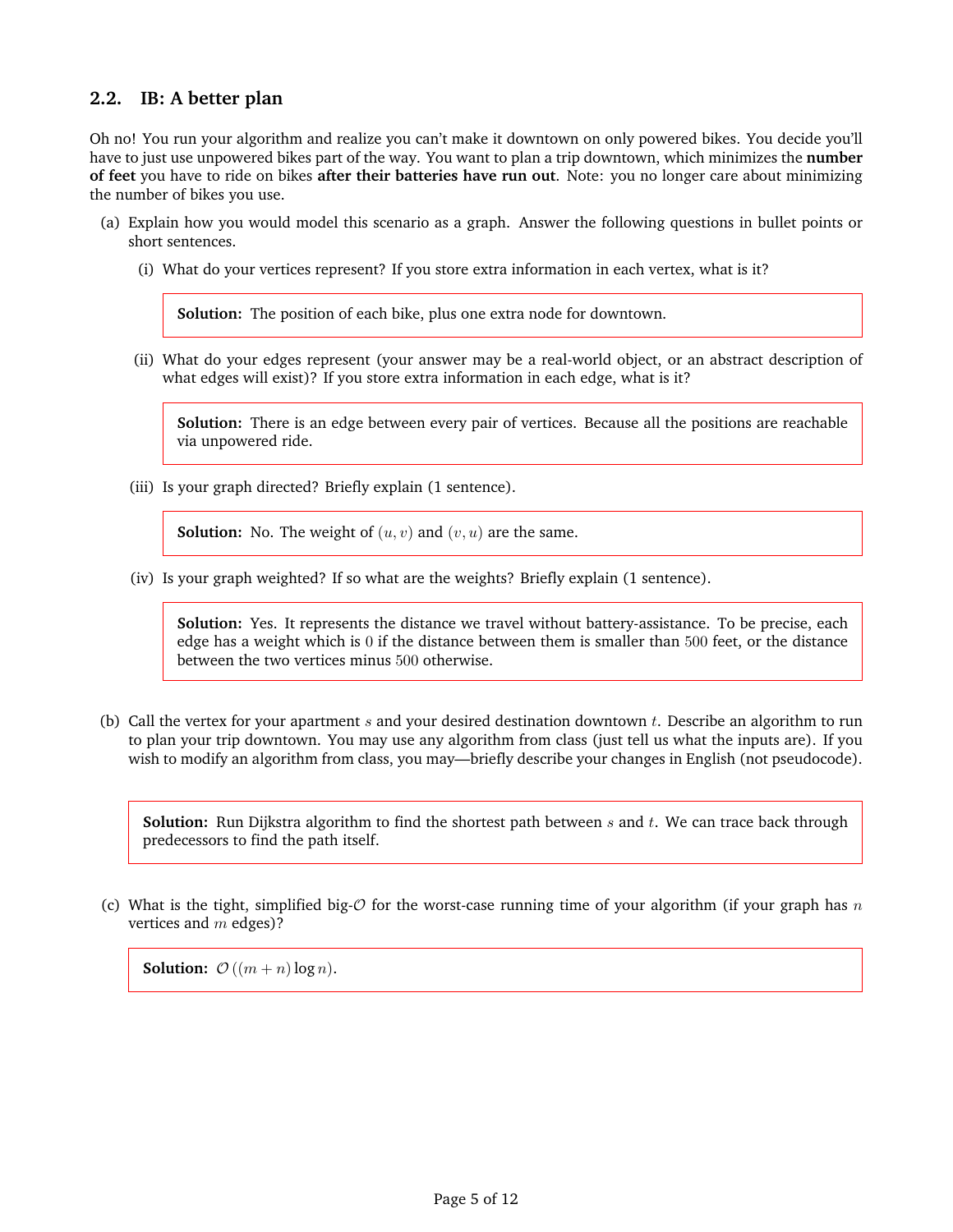### **3. Graph Modeling II**

UW has decided it is too bright outside for people used to Seattle weather. They plan to build canopies (temproary coverings) over certain sidewalks. The undersides of the canopies will be painted with clouds, so that everyone can be more comfortable while walking through campus. UW wants to ensure that everyone can make it from any building to any other without needing to be hit by direct sunlight, but they don't want to spend any more money than necessary. They hired a contractor, who has told you how much it would cost to cover any particular sidewalk. You must decide which sidewalks to cover.

- (a) Explain how you would model this scenario as a graph. Answer the following questions in bullet points or short sentences.
	- (i) What do your vertices represent? If you store extra information in each vertex, what is it?

**Solution:** Each vertex represents a building. No extra information.

(ii) What do your edges represent (your answer may be a real-world object, or an abstract description of what edges will exist)? If you store extra information in each edge, what is it?

**Solution:** Each edge represents the sidewalk between 2 buildings.

(iii) Is your graph directed? Briefly explain (1 sentence).

**Solution:** No. Sidewalks are bi-directional.

(iv) Is your graph weighted? If so what are the weights? Briefly explain (1 sentence).

**Solution:** Yes. It is the cost of building canopies on the sidewalk.

(b) Describe an algorithm to run to plan where to put up the canopies. You may use any algorithm from class (just tell us what the inputs are). If you wish to modify an algorithm from class, you may—briefly describe your changes in English (not pseudocode).

**Solution:** Run either Prim's algorithm or Kruskal's algorithm on the graph to find the minimum spanning tree, and build canopies on the sidewalks that are contained in the MST.

(c) What is the tight, simplified big- $O$  for the worst-case running time of your algorithm (if your graph has n vertices and  $m$  edges)?

**Solution:**  $\mathcal{O}(m \log m)$  for Kruskal's.  $\mathcal{O}(m \log n)$  for Prim's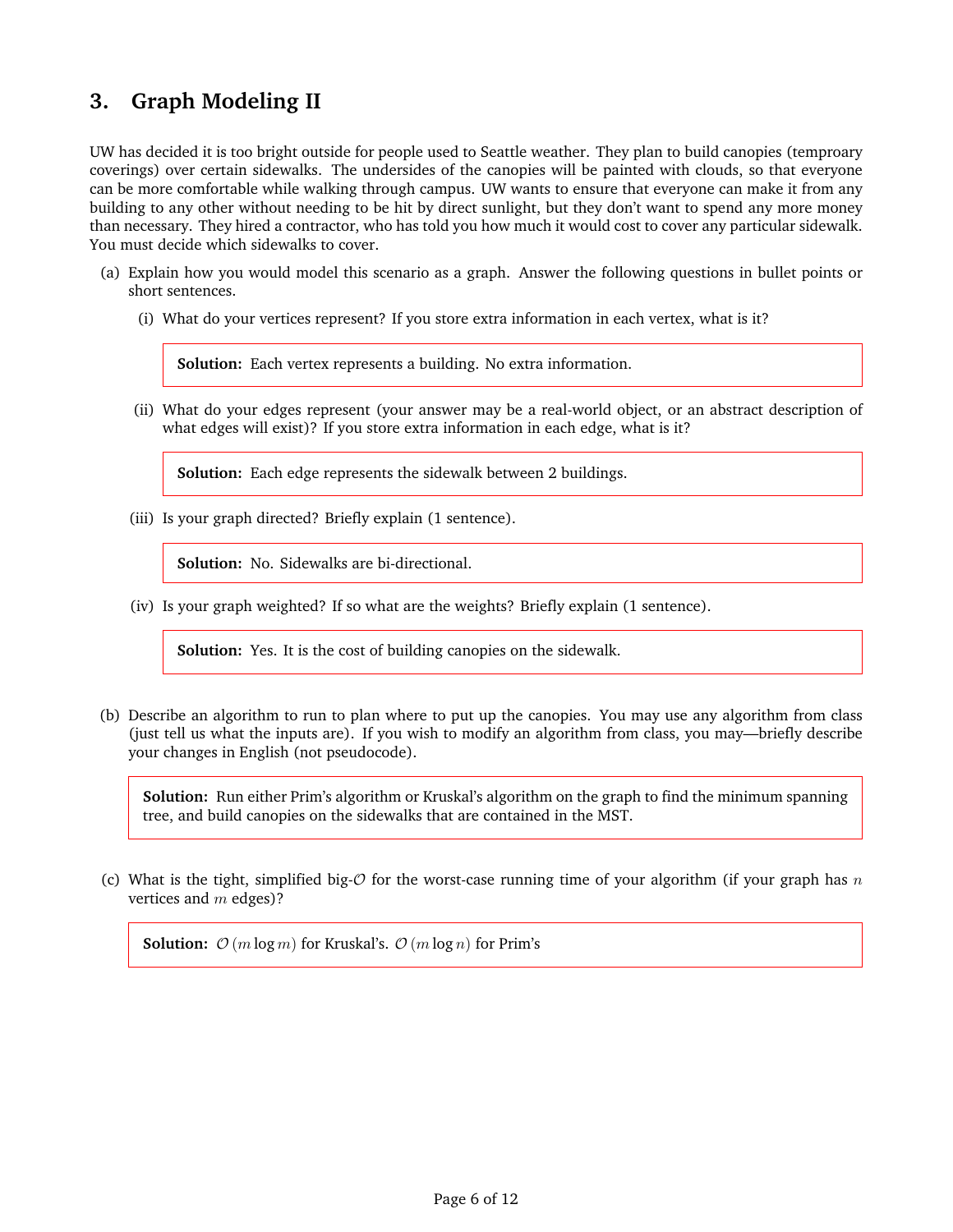### **4. Sorting and Graphs**

#### <span id="page-6-0"></span>**4.1. Fixing Bob's sort**

Bob just learned about topological sort on graphs and decided to use topological sort to implement a comparison sort. His idea is to have a vertex for each object, and use edges to represent which objects are less than others. He shows you his algorithm.

```
1 public Object[] topoSortSort(Object[] input) {
2 \quad \text{int } k = \text{input}. length;
3 DirectedGraph g = new DirectedGraph();
4 for (int i = 0; i < k; i++) {
5 // the new `Vertex` object stores input[i] in its `value` field
6 g.addVertex(new Vertex(input[i]));
      7 }
8 for (Vertex u : g.vertices) { // there's a bug in this loop
9 for (Vertex v : g.vertices) {
10 // `equals()` checks "reference equality" (whether two variables point
11 // to the same object), not whether the `value` fields are equal
12 // `<=` would be implemented with a `compareTo()` call in real Java code
13 if (!u.equals(v) && u.value \leq v.value) {
14 g.addEdge(u, v); // adds a directed edge from u to v
\begin{array}{ccc} 15 & & \end{array}16 }
17 } // there's a bug in this loop
18
19 List<Vertex> sorted = g.topoSort(); // returns vertices in topological-sorted order
20
21 Object[] toReturn = new Object[k];
22 int i = 0;
23 for (Vertex v : sorted) {
24 toReturn[i] = v.value;
25 \quad i++;26 }
27 return toReturn;
28 }
```
(a) Bob's code has a bug which will cause line [19](#page-6-0) to fail on some inputs. Describe an input on which it would fail, and why the topoSort runs into a problem. (The issue is in the loop between lines [8-17.](#page-6-0))

**Solution:** Recall that topoSort fails exactly when the graph has a cycle. One input that generates a cycle is  $[1, 1, 1]$ . Every possible edge (in both directions) will appear in this graph, so we will have cycles and topological sort fails.

(b) Describe how to fix the bug. One potential fix changes only one line of code. You can answer in either a few lines of pseudocode or 1-2 sentences of English.

**Solution:** Change line 13 from  $\leq$  to  $<$ .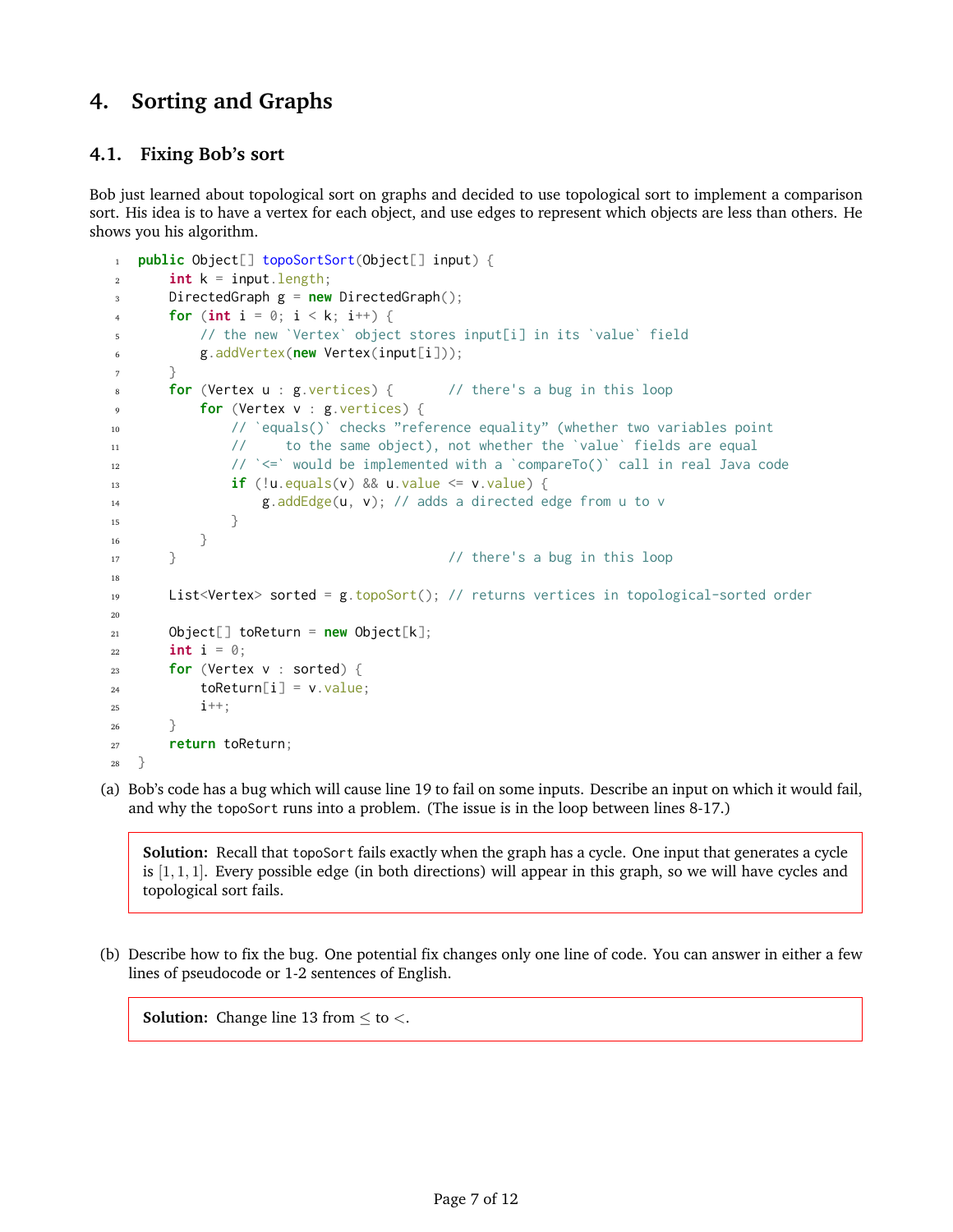#### **4.2. Analyzing the final version**

Now that we've fixed topoSortSort, let's analyze it. Bob's original code is reprinted at the bottom of this page for your convenience, but note that the first two parts ask about possible modifications, not Bob's original version.

(a) Can you modify topoSortSort to be a stable sort? If yes, briefly describe how to make it stable, if not describe why it must be unstable. In either case your description should be 1–2 sentences of English (not pseudocode).

**Solution:** Yes. If two vertices have equal values, add only the edge from the vertex which appeared first in the original array to the one that appears second in the original array (in actual code, the easiest way to write this part is to use explicit iterators in place of for-each loops, which is why we didn't ask you to implement this change).

(b) Is your sort in-place? Briefly (1–2 sentences) explain why.

**Solution:** No. The graph is definitely more than  $\mathcal{O}(1)$  extra memory.

- (c) Let's try to find the worst-case running time of topoSortSort. Give your answers in terms of  $k$ , the length of the input array.
	- (i) What is the simplified, tight big- $\mathcal O$  for the worst-case running time of line [19?](#page-6-0) (Assume that the method call does not fail.)

**Solution:**  $\mathcal{O}(k^2)$ . The graph can contain  $\Omega(k^2)$  edges and  $\Omega(k)$  vertices in the worst-case (if all values are distinct, for example). Note that  $\mathcal{O}(k^2 + k)$  simplifies to  $\mathcal{O}(k^2)$ .

(ii) What is the simplified, tight big-O for the worst-case running time of topoSortSort? You may assume that any method call other than topoSort on line [19](#page-6-0) takes  $\mathcal{O}(1)$  time.

**Solution:**  $\mathcal{O}(k^2)$ .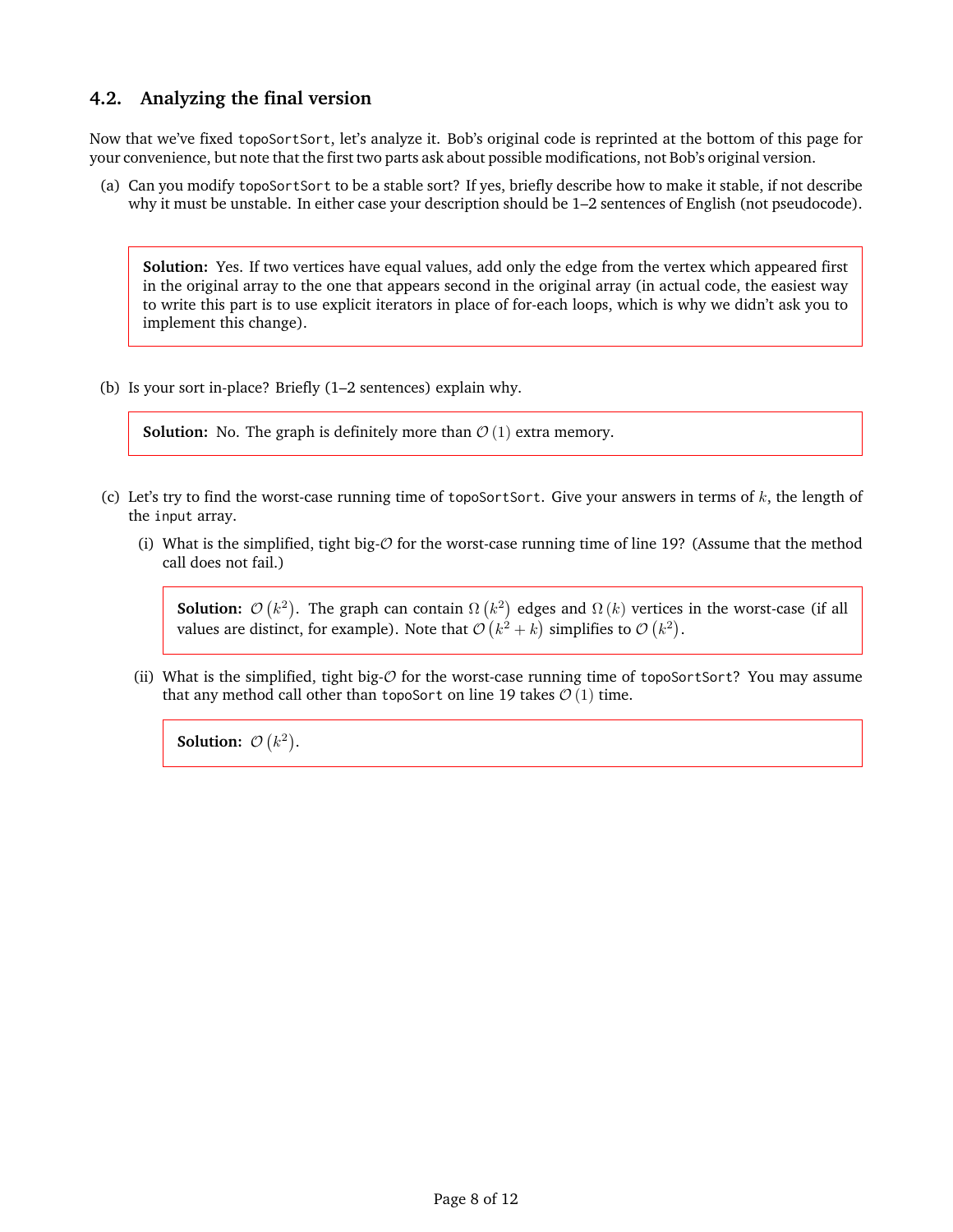### **5. Design Decisions: Sorting**

For each of the following scenarios, choose the most appropriate sorting algorithm from the following list, then briefly (1–2 sentences) explain why your choice is best.

### Selection sort, Insertion sort, Heap sort, Quick sort, Merge sort

(a) You must sort an absolutely enormous dataset—it takes up more than half of the memory on your system. Your boss will closely watch the performance of the algorithm on many datasets, and gets upset if any of them go too slowly.

**Solution:** Heap sort. Because we are using so much memory to store the dataset, we need an in-place sort, and because performance is being watched for consistency, we need worst case  $\mathcal{O}(n \log n)$ . Heap sort meets both of these conditions (none of our other sorts do).

(b) You just finished sorting a huge pile of (paper) exams, when 10 more people turn in the exam. You only have a small table, so you can't create additional piles. (This scenario is loosely based on a true story.)

**Solution:** Insertion sort. Note that the list is already sorted, so it runs much more quickly than any of the other sorts. Since we have no room for piles, we additionally require an in-place sort, which insertions sort also satisfies.

We also accepted observations relating to how easy/difficult sorts would be to implement by hand (insertion would likely be the easiest).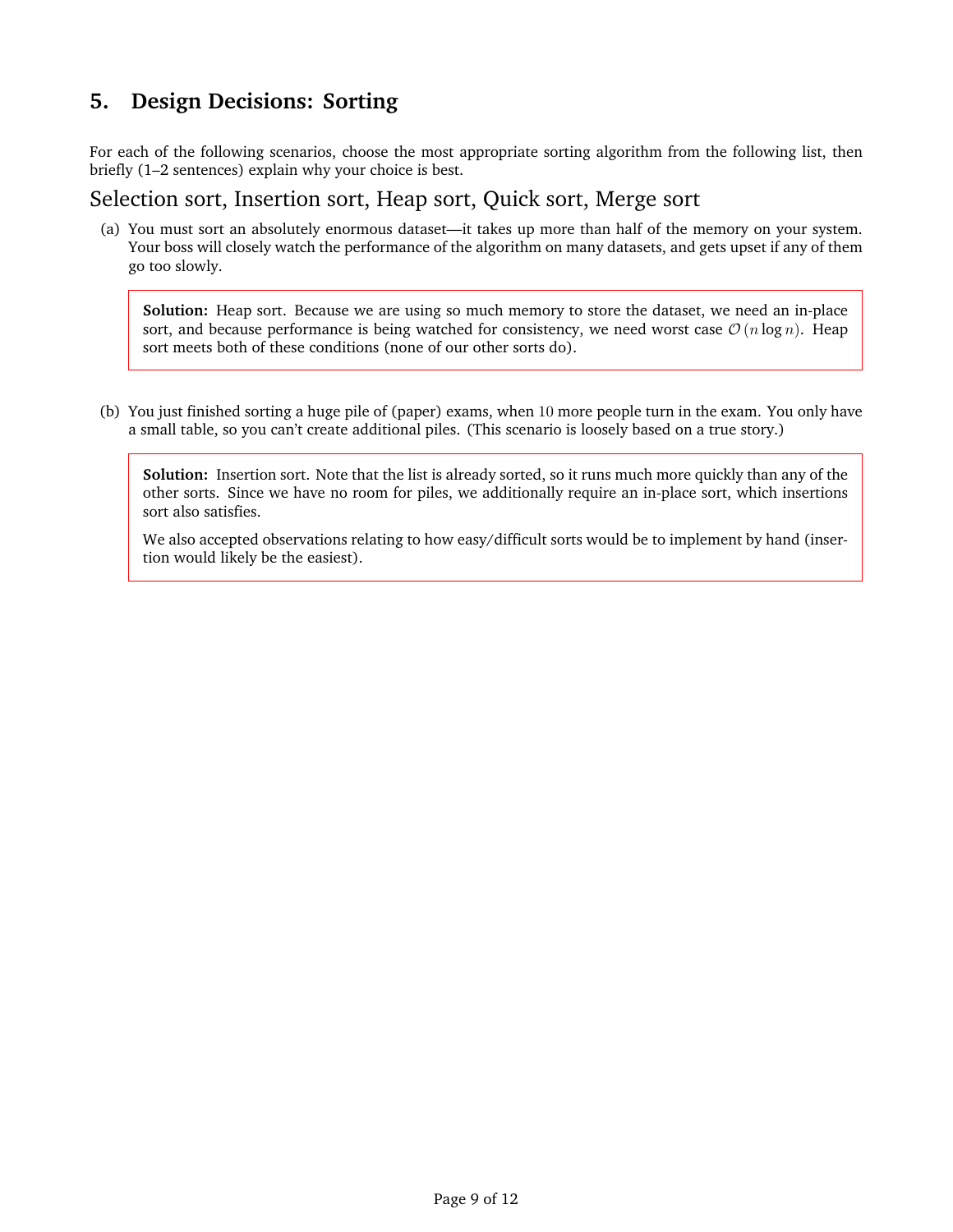# **6. Graph Short Answer**

#### **6.1. BFS/DFS**

Each of the following questions asks about applications of BFS/DFS. For "applications" we are expecting graph problems to solve; for example, "Finding a minimum spanning tree" is an application (but not a correct answer). No explanation/justification is required.

(a) Give an example of an application of BFS which cannot be (easily and efficiently) implemented with DFS.

**Solution:** finding shortest paths in an unweighted graph.

(b) Give an example of an application of DFS which cannot be (easily and efficiently) implemented with BFS.

**Solution:** Finding strongly connected components.

We also accepted topological sort – there is an alternative topological sort algorithm (not the one discussed in class) which uses DFS as its base, which could not be replicated with BFS.

(c) Give an example of an application where either BFS or DFS can be used.

**Solution:** Finding connected components in undirected graph (or the weakly connected components of a directed graph). The first step of topological sort (i.e. finding the out-degrees of each vertex) can also be done with either BFS or DFS.

#### **6.2. Strongly Connected Components**

Identify the strongly connected components of this graph. You may either circle the components, or list them below the graph.

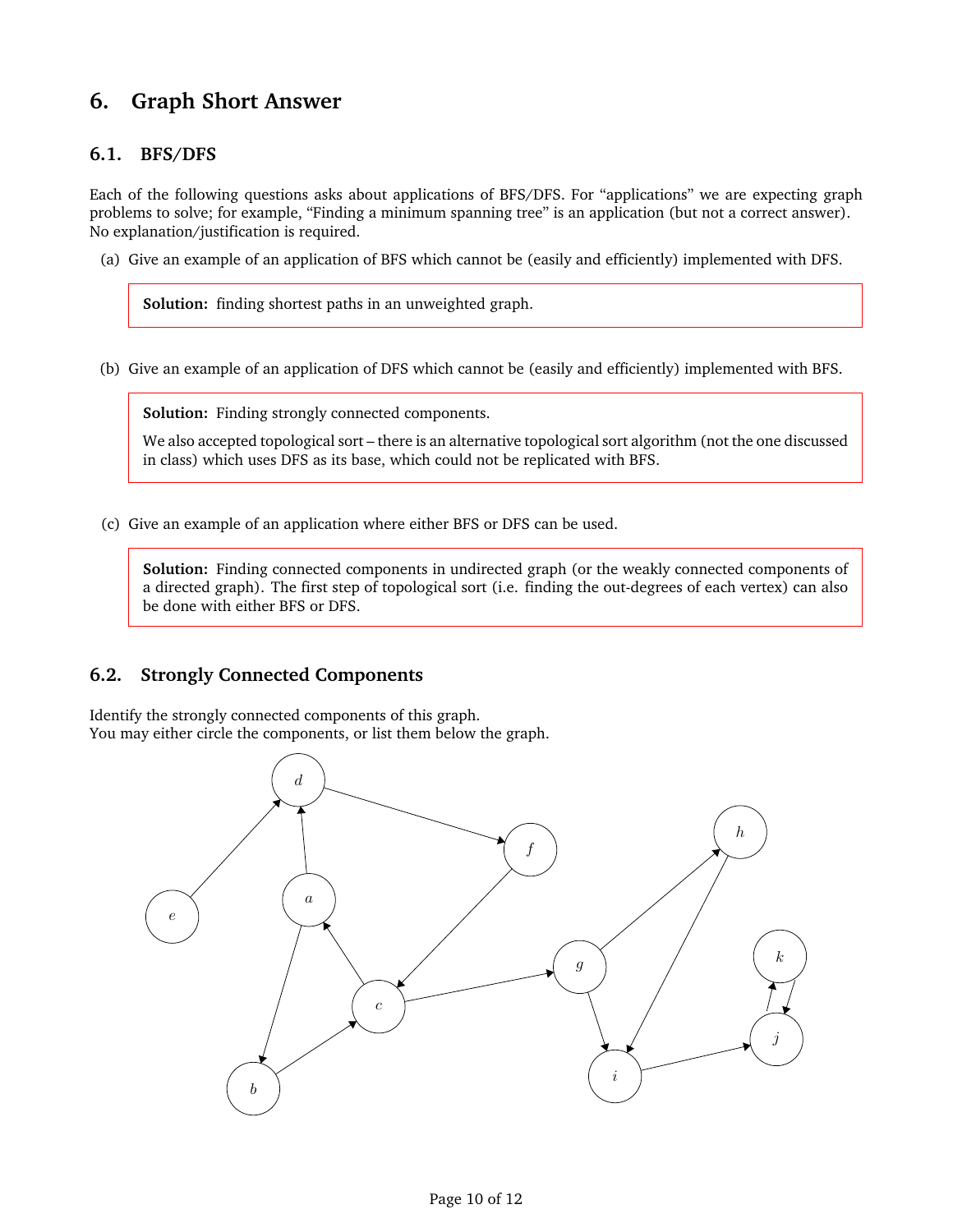**Solution:**  $\{a, b, c, d, f\}, \{k, j\}, \{e\}, \{g\}, \{h\}, \{i\}$